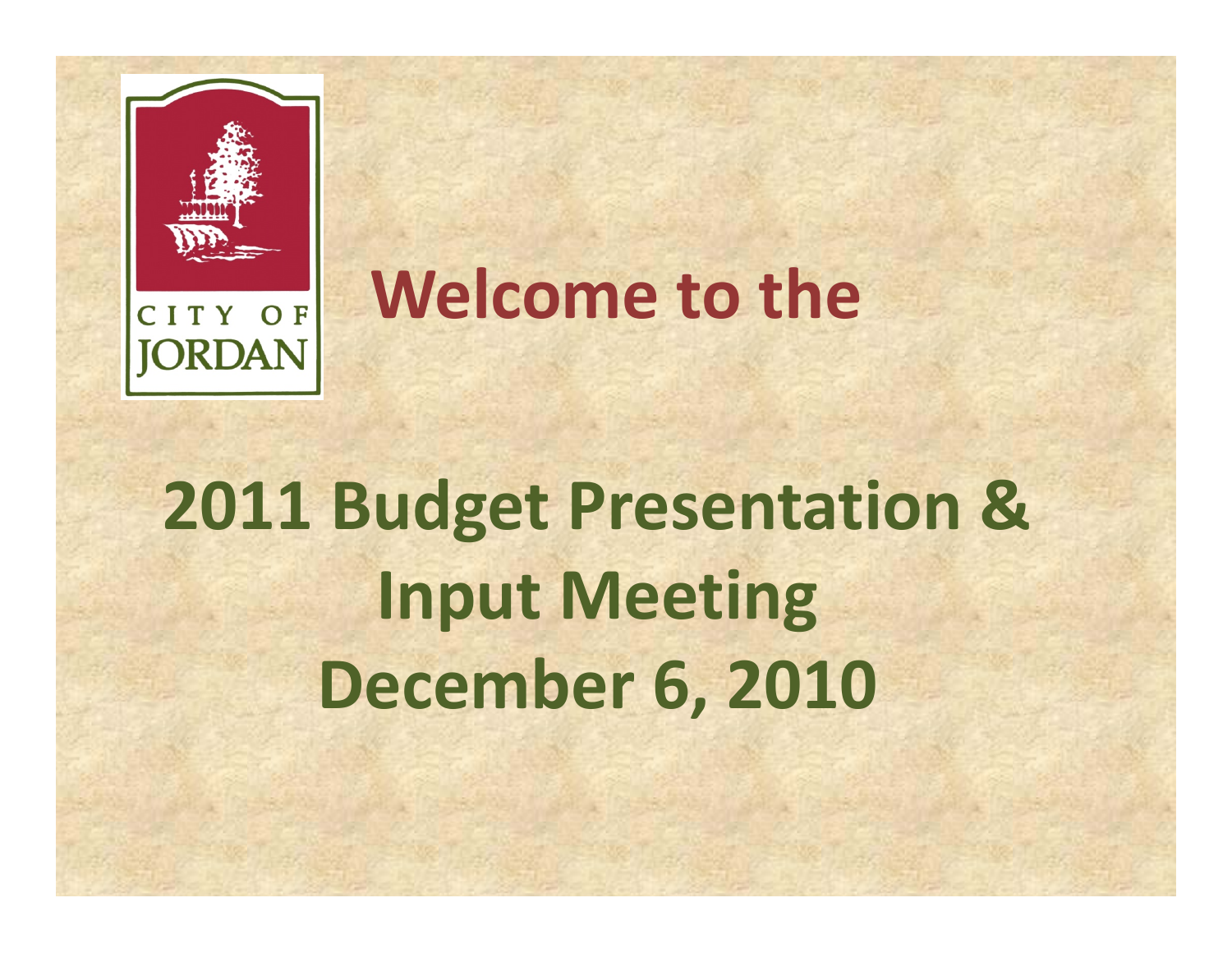

Welcome to the 2011 Budget Presentation & Input Meeting. This is for the property taxes payable in 2011. This is the opportunity for the citizens of Jordan to provide input on their property taxes from the City of Jordan. After <sup>a</sup> short budget and levy presentation by the staff , the public is invited to speak concerning the 2011 budget and levy. When addressing the City Council please step forward to the podium, state your name and address, you may proceed with your comments after the Mayor has recognized you.

Please note that if you are present to discuss your property tax valuation, this is not the correct meeting for that issue. Your property tax value is set by the Scott County Assessor. The meeting you need to attend is called the Annual Equalization Hearing. This is done in the spring each year at <sup>a</sup> Scott County Board meeting with the County Assessor present to discuss any property's taxable value. Please contact the City staff and they will assist you in contacting the County Assessor's office.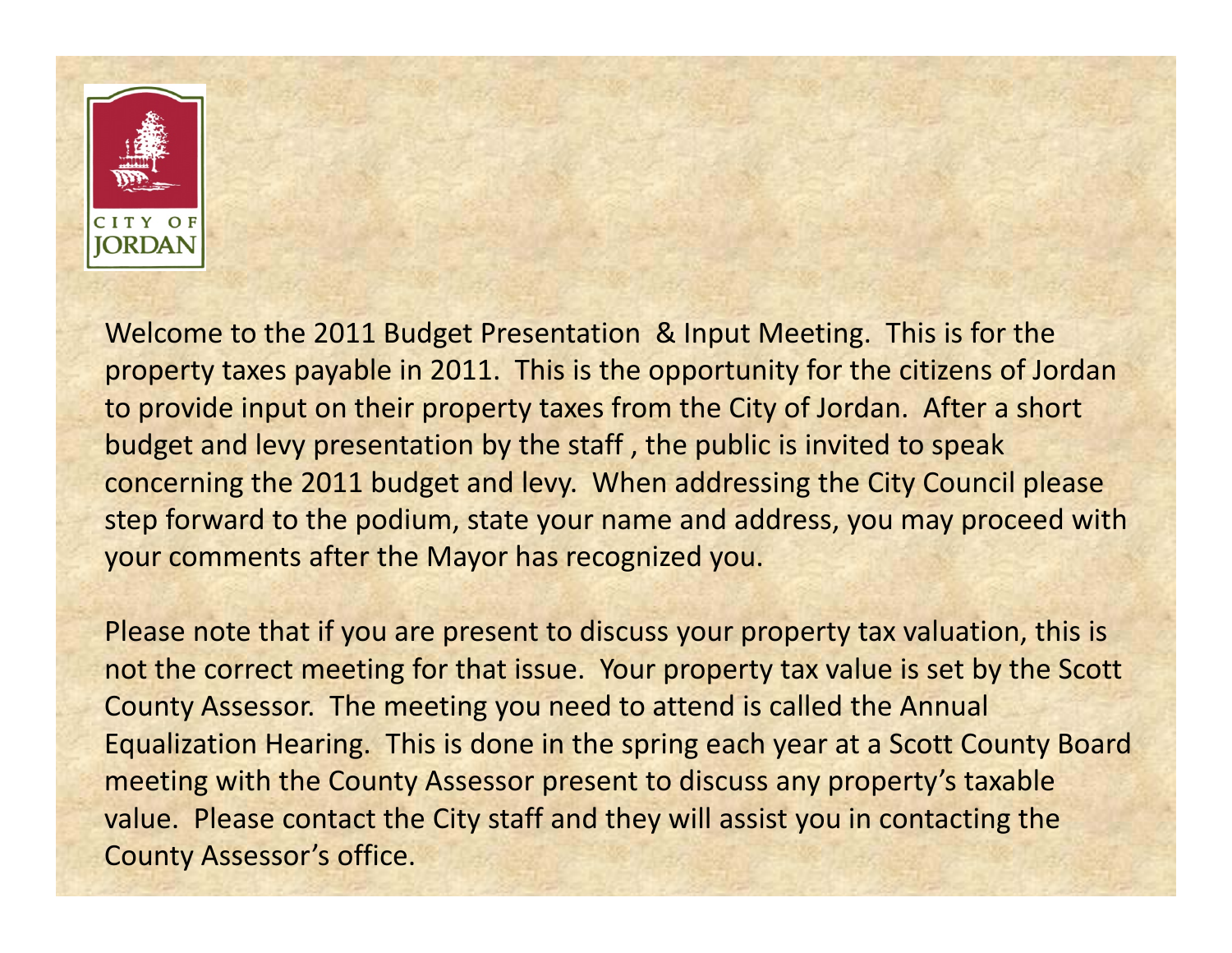#### **RESOLUTION NO. 12-45-2010 APPROVING 2010 FINAL TAX LEVY, COLLECTABLE IN 2011**

#### **BE IT RESOLVED BY THE CITY COUNCIL OF THE CITY OF JORDAN:** that

the following sums of money are levied for the current year, collectable in 2011, upon the taxable property in the City of Jordan, for the following purposes:

| <b>General Fund</b>  | \$1,944,877 |
|----------------------|-------------|
| <b>Special Levy</b>  |             |
| <b>COPS</b> Grant    | \$41,500    |
| <b>Tax Abatement</b> | \$13,596    |
| <b>Debt Service</b>  | \$1,100,894 |
| <b>TOTAL</b>         | \$3,100,867 |

**WHEREAS,** This levy will provide for a General Fund Budget effective January 1, 2011.

**WHEREAS**, the City of Jordan has numerous general obligation bond issues outstanding; and

**WHEREAS**, these general obligation bonds are most often to be paid through a combination of property tax levies, utility revenues, assessment revenue or current debt service fund balance; and

**WHEREAS**, the City of Jordan is required to certify to Scott County when the government unit is not levying the full debt service payment for general obligation bonds; and

**NOW THEREFORE BE IT RESOLVED BY THE CITY COUNCIL OF THE CITY OF JORDAN**: that the general obligation bond funds for the 2008A, 2008B, 2008 Refunding, 2004B, 2004A, 2002B, 2007A Certificate of Indebtedness bonds do have sufficient funds either through dedicated utility transfers or fund balances to cover the

required debt service payments.

Adopted this 6th day of December 2010 by the City Council of the City of Jordan.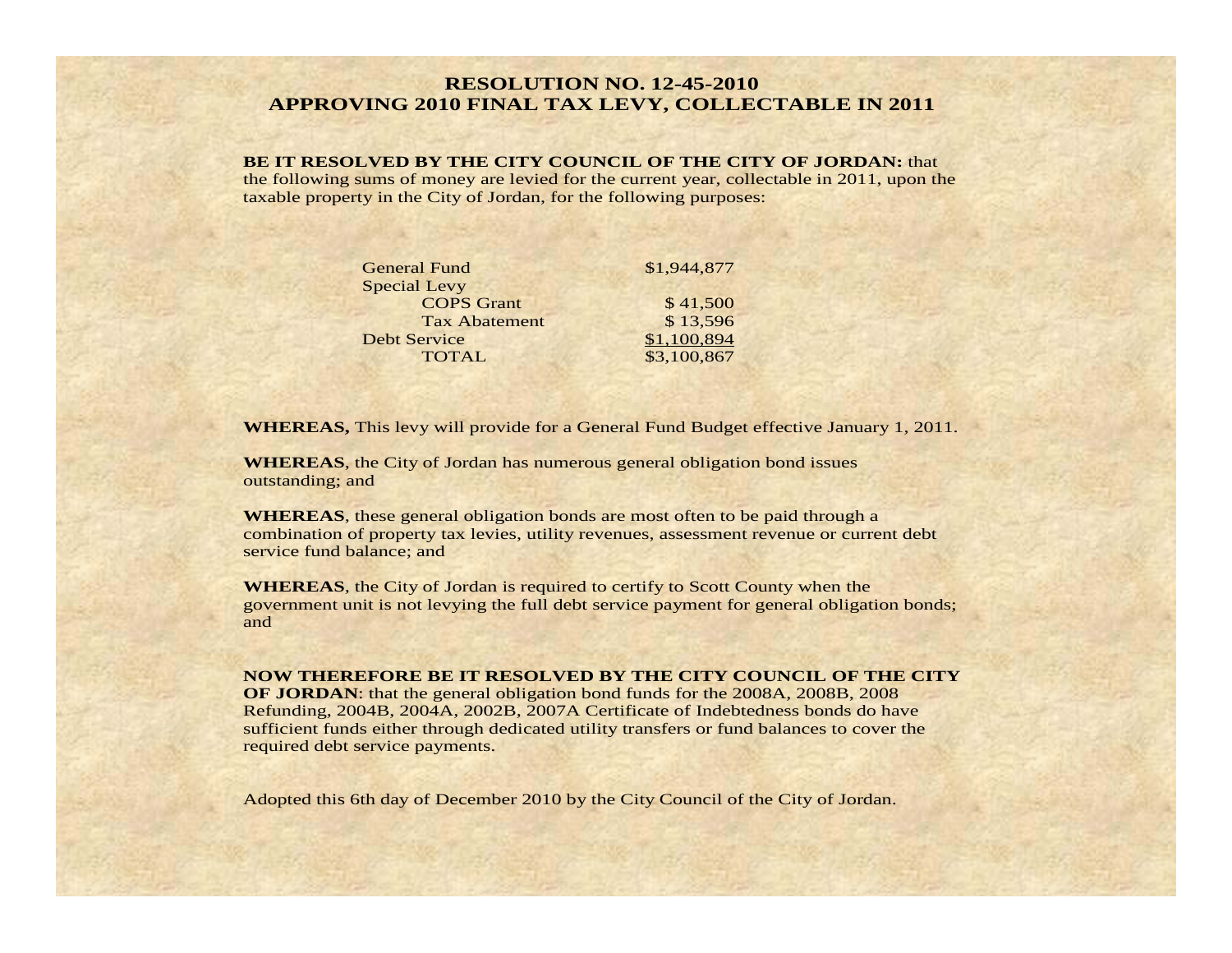| 12/1/2010 | Page #1                            |     |                       |         |                 |                      |         |                    |         |                          |    |              |
|-----------|------------------------------------|-----|-----------------------|---------|-----------------|----------------------|---------|--------------------|---------|--------------------------|----|--------------|
|           | <b>Expenditure Summary GF 2011</b> |     | <b>Personnel</b>      |         |                 | <b>Other Charges</b> |         | <b>Capital</b>     |         | DebtSv &                 |    | 2011 Budget  |
|           | <b>Department</b>                  |     | <b>Services</b>       |         | <b>Supplies</b> | and Services         |         | <b>Outlay</b>      |         | <b>Transfers</b>         |    |              |
| 41110     | Mayor-Council                      |     | 29,270.00 \$          |         | 350.00 \$       | 23,850.00 \$         |         |                    |         | ÷,                       | S  | 53,470.00    |
| 41320     | <b>Clerk-Administrator</b>         |     | 77,826.00 \$          |         | $2,350.00$ \$   | $11,600.00$ \$       |         |                    |         | $\overline{\phantom{a}}$ |    | 91,776.00    |
| 41410     | <b>Elections</b>                   |     |                       | \$      |                 |                      | $\zeta$ |                    |         | ۷                        |    |              |
| 41500     | Finance                            |     | 39,677.00 \$          |         | $1,850.00$ \$   | $61,875.00$ \$       |         |                    |         |                          |    | 103,402.00   |
| 41600     | Legal                              |     |                       | $\zeta$ |                 | $$138,000.00$ \$     |         |                    |         |                          |    | 138,000.00   |
| 41700     | <b>Deputy Registrar</b>            |     | $90,751.00$ \$        |         | 650.00 \$       | $2,750.00$ \$        |         |                    |         | ٠                        |    | 94,151.00    |
| 41910     | <b>Planning and Zoning</b>         | \$  | 88,837.00 \$          |         | 550.00 \$       | 57,925.00 \$         |         |                    |         |                          |    | 147,312.00   |
| 41940     | <b>Buildings and Plant</b>         | \$  |                       | $\zeta$ | 1,950.00        | $$32,000.00$ \$      |         | $11,000.00$ \$     |         |                          |    | 44,950.00    |
| 42100     | Police                             |     | 740,624.00 \$         |         | $42,200.00$ \$  | 37,500.00            |         | $$33,000.00$ \$    |         |                          |    | 853,324.00   |
| 42200     | Fire                               |     | 130,555.00 \$         |         | 31,050.00 \$    | 80,700.00 \$         |         |                    |         | 230,784.00 \$            |    | 473,089.00   |
| 42400     | Inspections                        |     |                       | $\zeta$ | $200.00$ \$     | 55,000.00 \$         |         |                    |         |                          |    | 55,200.00    |
| 42500     | <b>Emergency Preparedness</b>      | \$  |                       | \$      |                 | $$9,000.00$ \$       |         |                    |         |                          |    | 9,000.00     |
| 42700     | <b>Animal Control</b>              |     |                       |         | \$150.00        | $$12,000.00$ \$      |         |                    |         |                          |    | 12,150.00    |
| 43100     | <b>Street Maintenance</b>          |     | 175,391.00 \$         |         | 71,500.00 \$    | 139,200.00 \$        |         |                    |         |                          |    | 386,091.00   |
| 45120     | <b>Park Maintenance</b>            | \$  | 43,131.00 \$          |         | $25,000.00$ \$  | 43,700.00 \$         |         | $5,000.00$ \$      |         |                          |    | 116,831.00   |
| 45200     | <b>Recreation</b>                  |     |                       | \$      |                 | \$<br>$21,157.00$ \$ |         |                    |         |                          |    | 21,157.00    |
| 45500     | Library                            |     |                       | \$      | 300.00 \$       | $10,200.00$ \$       |         |                    |         |                          |    | 10,500.00    |
| 49200     | <b>Unallocated</b>                 |     |                       |         | $4,100.00$ \$   | 187,513.00 \$        |         | 12,600.00 \$       |         | 217,000.00 \$            |    | 421,213.00   |
|           |                                    |     | Total \$ 1,416,062.00 | $\zeta$ | 182,200.00 \$   | 923,970.00 \$        |         | $61,600.00$ \$     |         | 447,784.00 \$            |    | 3,031,616.00 |
|           |                                    |     |                       |         |                 |                      |         |                    |         |                          |    | (2,657.16)   |
|           |                                    |     |                       |         |                 |                      |         |                    |         | <b>Percent Change</b>    |    | $-0.90%$     |
|           |                                    |     |                       |         |                 |                      |         |                    |         |                          | \$ | 3,031,616.00 |
|           |                                    |     | <b>Personnel</b>      |         |                 | <b>Other Charges</b> |         | <b>Capital</b>     |         | <b>Debt</b>              |    | 2011 Budget  |
|           |                                    |     | <b>Services</b>       |         | <b>Supplies</b> | and Services         |         | Outlay             |         | <b>Service</b>           |    |              |
| 49440     | <b>Water Utility</b>               |     | 286,222.00 \$         |         | 72,450.00 \$    | 410,656.00 \$        |         | 12,500.00          |         | $$927,712.00$ \$         |    | 1,709,540.00 |
| 49490     | <b>Sewer Utility</b>               |     | 291,527.00 \$         |         | 134,250.00 \$   | 575,484.00 \$        |         | $22,500.00$ \$     |         | 550,138.00 \$            |    | 1,573,899.00 |
| 49540     | <b>Storm Sewer Utility</b>         | \$. | $-$ \$                |         | $ \sqrt{5}$     | 125,641.00 \$        |         | <b>Participate</b> | $\zeta$ | 245,790.00 \$            |    | 371,431.00   |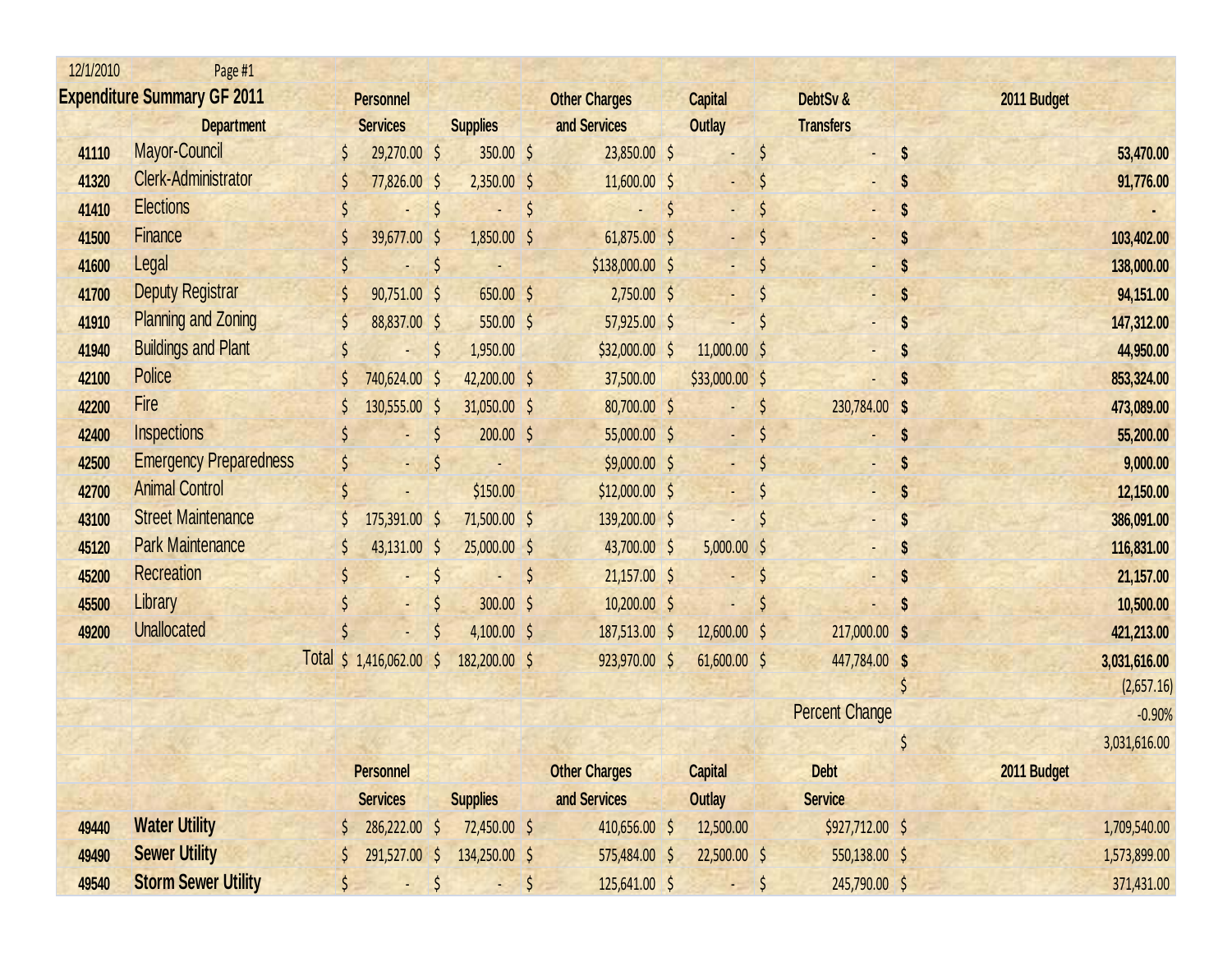|         | <b>Revenue Summary GF 2011</b>        |         | 2006 Budget                          |                         | 2007 Budget   | 2008 Budget |                 |                         | 2009 Budget                     |                         | 2010 Budget     | 2011 Budget  |              |
|---------|---------------------------------------|---------|--------------------------------------|-------------------------|---------------|-------------|-----------------|-------------------------|---------------------------------|-------------------------|-----------------|--------------|--------------|
| Page #2 | <b>Taxes</b>                          |         | $$1,259,506.00 \t$ 1,415,447.00 \t$$ |                         |               |             |                 |                         | 1,881,582.00 \$ 1,635,970.00 \$ |                         | 1,875,374.00 \$ |              | 1,948,377.00 |
|         | <b>Licenses and Permits</b>           |         |                                      |                         |               |             |                 |                         |                                 |                         |                 |              |              |
|         | Licenses                              | \$      | 14,850.00 \$                         |                         | 15,950.00 \$  |             | 20,450.00 \$    |                         | 22,950.00 \$                    |                         | 21,550.00 \$    |              | 20,050.00    |
|         | <b>Permits</b>                        |         | 375,800.00                           | $\mathsf{\$}$           | 382,515.00    | \$          | 233,500.00      | $\mathcal{S}$           | 106,400.00                      | $\sqrt[6]{\frac{1}{2}}$ | 14,450.00       | \$           | 14,250.00    |
|         | <b>Total Licenses and Permits</b>     | $\zeta$ | 390,650.00 \$                        |                         | 398,465.00 \$ |             | 253,950.00 \$   |                         | 129,350.00 \$                   |                         | 36,000.00 \$    |              | 34,300.00    |
|         |                                       |         |                                      |                         |               |             |                 |                         |                                 |                         |                 |              |              |
|         | <b>Intergovernmental Revenue</b>      |         |                                      |                         |               |             |                 |                         |                                 |                         |                 |              |              |
|         | Federal                               | $\zeta$ | 51,500.00 \$                         |                         | $5,000.00$ \$ |             | 34,000.00 \$    |                         | 41,500.00 \$                    |                         | 41,500.00 \$    |              | 41,500.00    |
|         | <b>State</b>                          | Ś       | 284,499.00 \$                        |                         | 279,469.00 \$ |             | $216,762.00$ \$ |                         | 239,171.00 \$                   |                         |                 | \$           |              |
|         | County                                |         |                                      |                         |               |             |                 |                         |                                 |                         |                 |              |              |
|         | Other                                 | S       | 92,661.00                            | $\mathsf{\$}$           | 303,696.00    | $\sqrt{3}$  | 321,696.00      | $\mathbb{S}$            | 357,696.00                      | $\mathcal{S}$           | 326,696.00      | $\mathbb{S}$ | 323,196.00   |
|         | <b>Total Intergovernmental</b>        |         | 428,660.00 \$                        |                         | 588,165.00 \$ |             | 572,458.00 \$   |                         | 638,367.00 \$                   |                         | 368,196.00 \$   |              | 364,696.00   |
|         | <b>Revenue</b>                        |         |                                      |                         |               |             |                 |                         |                                 |                         |                 |              |              |
|         | <b>Charges for Services</b>           | $\zeta$ | 315,879.00 \$                        |                         | 316,879.00 \$ |             | 355,179.00 \$   |                         | 335,279.00 \$                   |                         | 336,991.50 \$   |              | 335,314.25   |
|         | <b>Fines and Forfeits</b>             | \$      | $105,000.00$ \$                      |                         | 105,000.00 \$ |             | $105,000.00$ \$ |                         | 65,000.00 \$                    |                         | 65,000.00 \$    |              | 60,000.00    |
|         | <b>Miscellaneous Revenue</b>          | $\zeta$ | 64,500.00 \$                         |                         | 89,500.00 \$  |             | 164,600.00 \$   |                         | 119,400.00 \$                   |                         | 99,992.50 \$    |              | 132,900.00   |
|         | <b>Other Financing Sources</b>        |         | 73,000.00                            | $\sqrt[6]{\frac{1}{2}}$ | 248,000.00 \$ |             | 382,600.00      | $\sqrt[6]{\frac{1}{2}}$ | 180,074.00 \$                   |                         | 253,596.00 \$   |              | 157,225.01   |
|         | <b>Total Revenue and</b>              |         | $$2,637,195.00 \$3,161,456.00 \$$    |                         |               |             |                 |                         | 3,715,369.00 \$ 3,103,440.00 \$ |                         | 3,035,150.00 \$ |              | 3,032,812.26 |
|         | <b>Financing Sources</b>              |         |                                      |                         |               |             |                 |                         |                                 |                         |                 | \$           | (2,337.74)   |
|         | <b>Percent Increase From Previous</b> |         | #REF!                                |                         | 19.88%        |             | 17.52%          |                         | $-16.47%$                       |                         | $-2.20%$        |              | $-0.08%$     |
|         | Year                                  |         |                                      |                         |               |             |                 |                         |                                 |                         |                 |              |              |
|         |                                       |         |                                      |                         |               |             |                 |                         |                                 |                         |                 |              |              |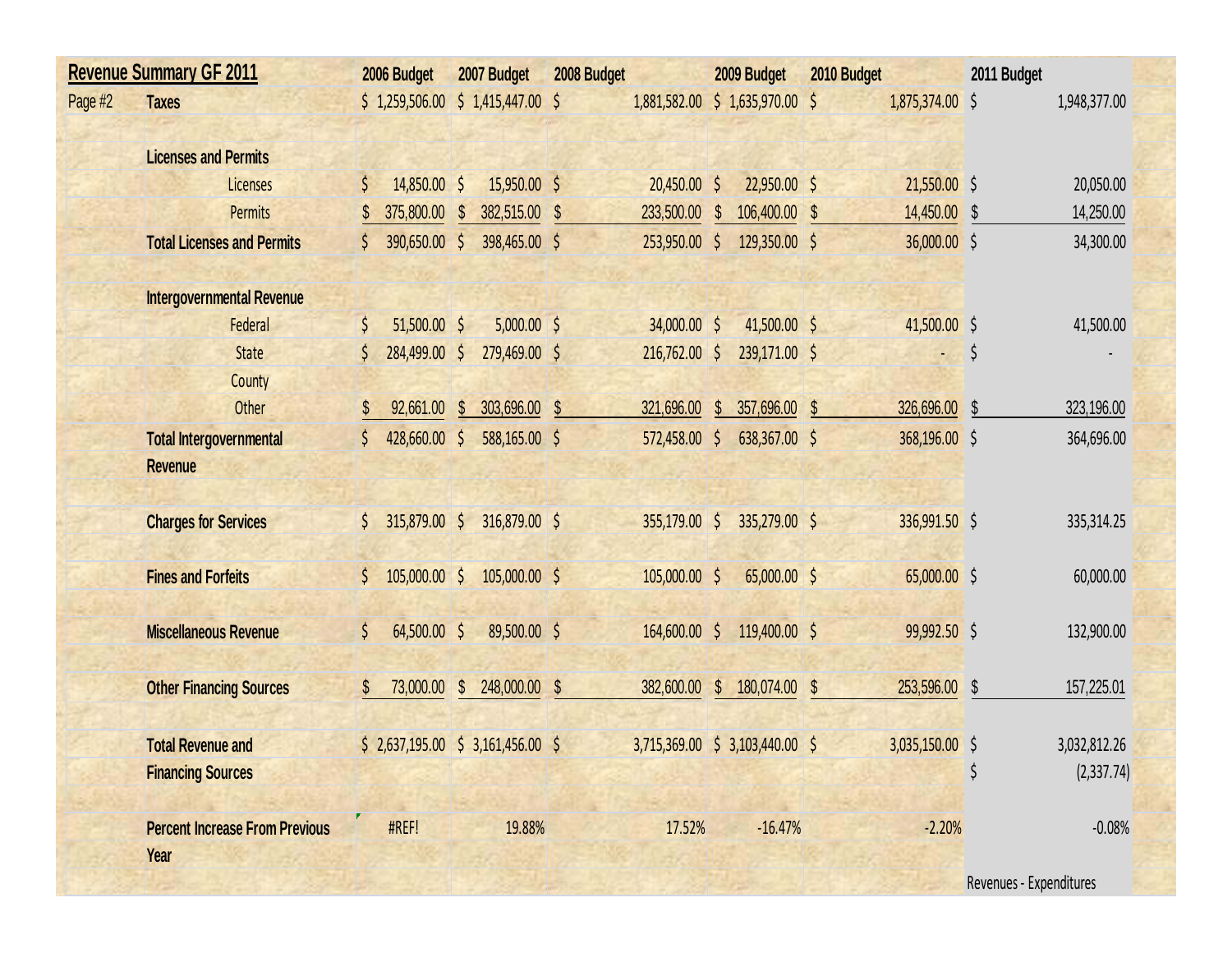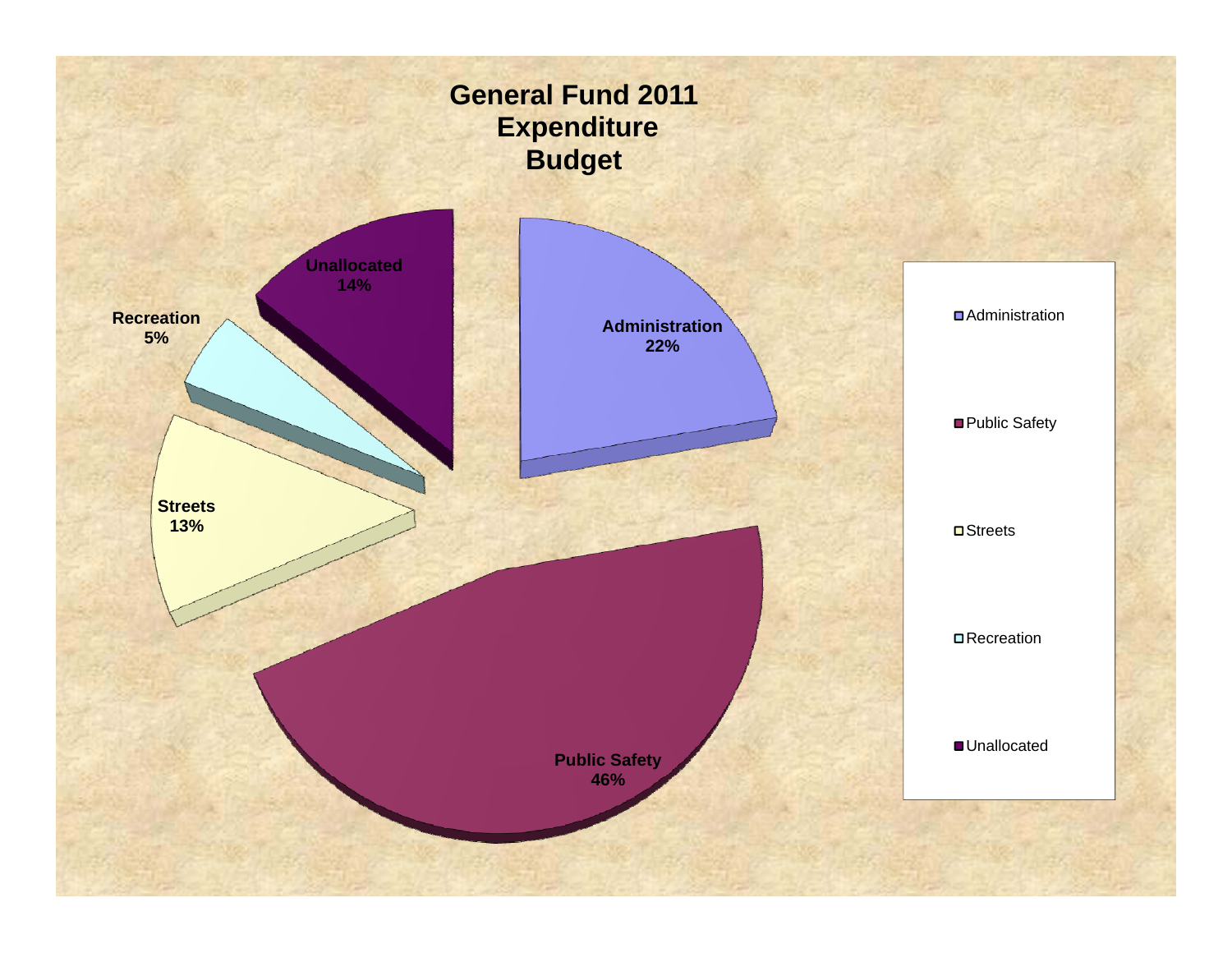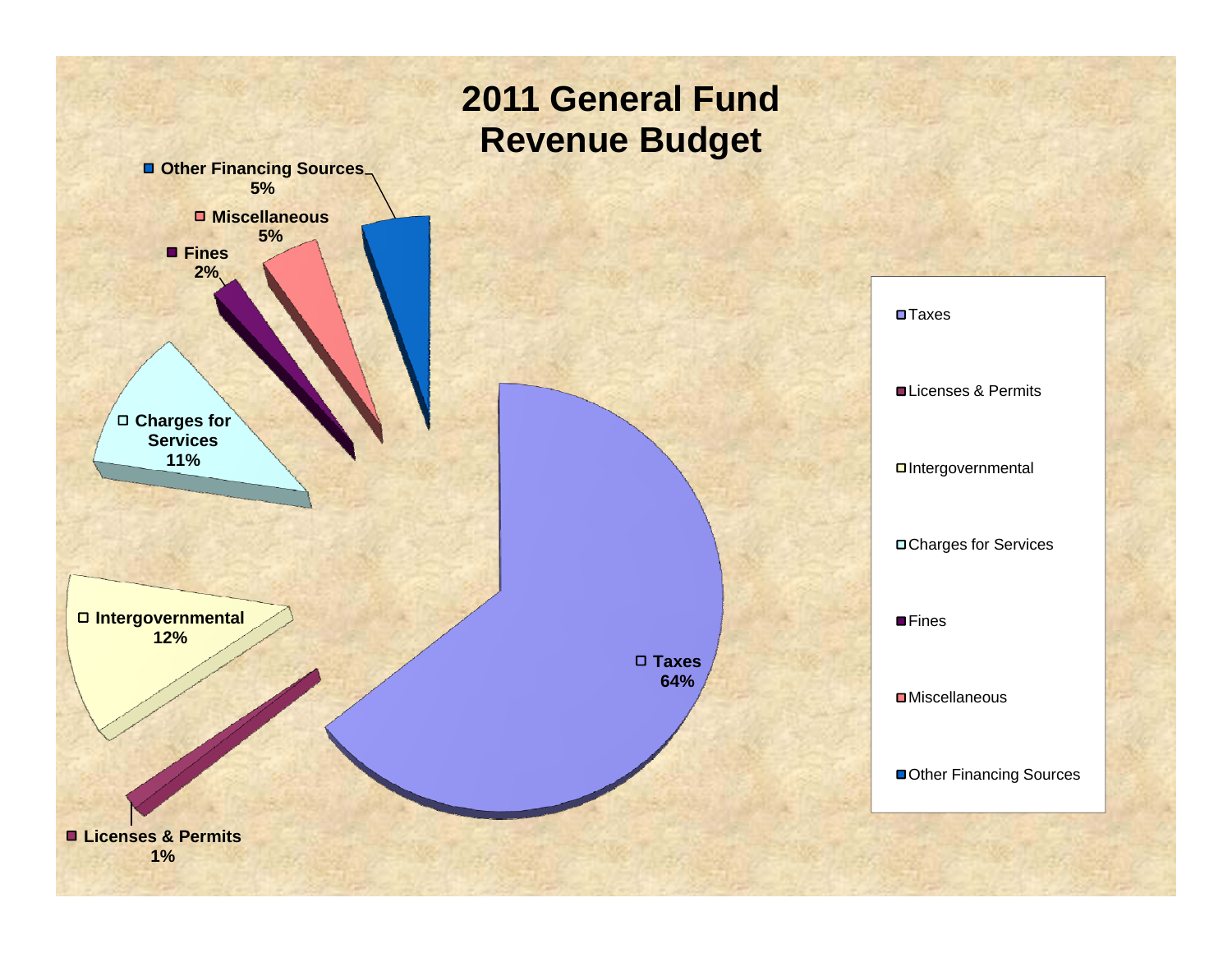## **2011 City of Jordan Gen Fund Budget by Use**

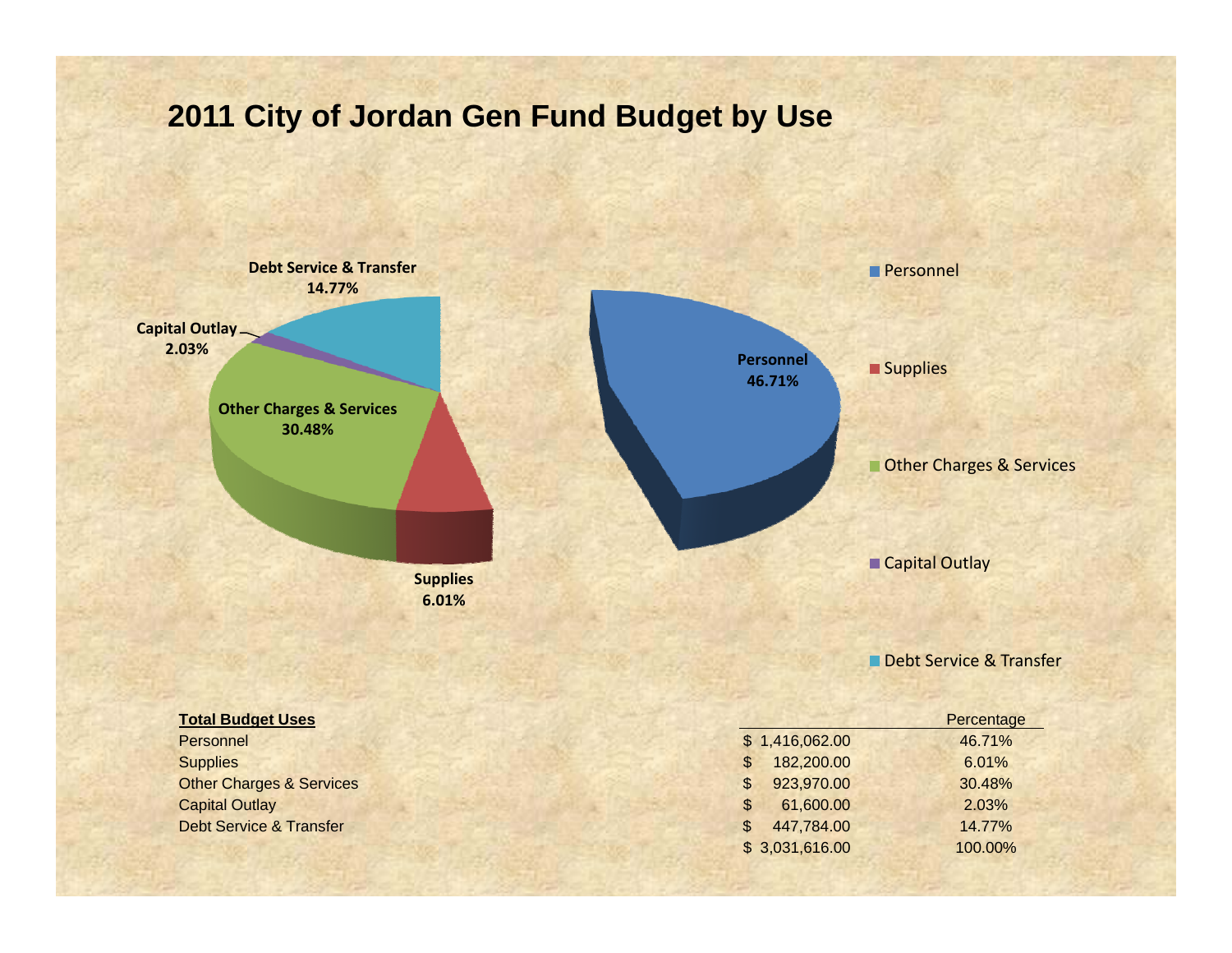| ----- | _________ |
|-------|-----------|
|       |           |
|       |           |

|                                | B.                         |                      | D.               |                                                                                  |           | G                           |                   | 0                                                                                                                       | P                       | Q                                    | R          | S.        |                                  | U                                       |            | W         |         |                                    |          |
|--------------------------------|----------------------------|----------------------|------------------|----------------------------------------------------------------------------------|-----------|-----------------------------|-------------------|-------------------------------------------------------------------------------------------------------------------------|-------------------------|--------------------------------------|------------|-----------|----------------------------------|-----------------------------------------|------------|-----------|---------|------------------------------------|----------|
|                                |                            |                      |                  | WHAT IF TAX COMPARISON PAY 2010 vs Pay 2011 - Jordan City                        |           |                             |                   |                                                                                                                         |                         |                                      |            |           |                                  |                                         |            |           |         |                                    |          |
|                                |                            |                      | FISCAL YEAR 2010 |                                                                                  |           |                             |                   |                                                                                                                         | <b>MARKET VALUE TAX</b> |                                      |            |           |                                  |                                         |            |           |         |                                    |          |
|                                |                            |                      |                  |                                                                                  |           |                             |                   |                                                                                                                         |                         |                                      |            |           |                                  |                                         |            |           |         |                                    |          |
| 4,524,549 TAX CAPACITY         |                            |                      |                  | \$3,040,683 FINAL CERTIFIED LEVY                                                 |           |                             |                   | \$448,409,225 TAXABLE MARKET VALUE                                                                                      |                         |                                      |            |           |                                  |                                         |            |           |         |                                    |          |
| $(57,639)$ TIF (-)             |                            |                      |                  | s.                                                                               |           | LOCAL GOVERNMENT AID        |                   | $\sim$                                                                                                                  |                         | <b>FINAL CERTIFIED LEVY</b>          |            |           |                                  |                                         |            |           |         |                                    |          |
| (361,973) FISCAL DISPARITY (-) |                            |                      |                  | \$ (543,235) FISCAL DISPARITY (-)                                                |           |                             |                   |                                                                                                                         | FISCAL DISPARITY (-)    |                                      |            |           |                                  |                                         |            |           |         |                                    |          |
| 4,104,937 NET TAX CAPACITY     |                            |                      |                  | \$2,497,448 TAX LEVY OR SPREAD LEVY                                              |           |                             |                   | a.                                                                                                                      | SPREAD LEVY             |                                      |            |           |                                  |                                         |            |           |         |                                    |          |
|                                |                            |                      |                  |                                                                                  |           |                             |                   |                                                                                                                         |                         |                                      |            |           |                                  |                                         |            |           |         |                                    |          |
|                                |                            | <b>Tax Rate</b>      |                  | 60.840%                                                                          |           |                             |                   | 0.00000% Tax Rate                                                                                                       |                         |                                      |            |           |                                  |                                         | 73005      | 12800     |         |                                    |          |
|                                |                            |                      | FISCAL YEAR 2011 |                                                                                  |           |                             |                   |                                                                                                                         | <b>MARKET VALUE TAX</b> |                                      |            |           |                                  |                                         |            |           |         |                                    |          |
|                                |                            |                      |                  |                                                                                  |           |                             |                   |                                                                                                                         |                         |                                      |            |           | Increase % change                |                                         |            |           |         |                                    |          |
| 4,507,652 TAX CAPACITY         |                            |                      |                  |                                                                                  |           |                             |                   | \$3,100,867   PROPOSED LEVY OR CERTIFIED   \$395,746,600   TAXABLE MARKET VALUE                                         |                         |                                      |            | \$60,184  | 1.98%                            |                                         |            |           |         |                                    |          |
| $(59,363)$ TIF (-)             |                            |                      |                  |                                                                                  |           | <b>LOCAL GOVERNMENT AID</b> |                   |                                                                                                                         | <b>PROPOSED LEVY</b>    |                                      |            |           |                                  |                                         |            |           |         |                                    |          |
| (362,054) FISCAL DISPARITY (-) |                            |                      |                  | \$ (543,235) FISCAL DISPARITY (-)                                                |           |                             |                   |                                                                                                                         | <b>FISCAL DISPARITY</b> |                                      |            |           |                                  |                                         |            |           |         |                                    |          |
| 4.086.235 NET TAX CAPACITY     |                            |                      |                  | \$2,557,632 TAX LEVY OR SPREAD LEVY                                              |           |                             |                   |                                                                                                                         | SPREAD LEVY             |                                      |            |           |                                  |                                         |            |           |         |                                    |          |
|                                |                            |                      |                  |                                                                                  |           |                             |                   |                                                                                                                         |                         |                                      |            |           |                                  |                                         |            |           |         |                                    |          |
|                                | <b>Tax Rate</b><br>62.591% |                      |                  |                                                                                  |           |                             | 0.00000% Tax Rate |                                                                                                                         |                         |                                      |            |           |                                  |                                         |            |           |         |                                    |          |
|                                | RESIDENTIAL IMPACTS        |                      |                  |                                                                                  |           |                             |                   |                                                                                                                         |                         |                                      |            |           |                                  |                                         |            |           |         |                                    |          |
|                                |                            |                      |                  |                                                                                  |           |                             |                   |                                                                                                                         |                         |                                      |            |           |                                  |                                         |            |           |         |                                    |          |
|                                |                            |                      |                  |                                                                                  |           |                             |                   | Pay 2010                                                                                                                |                         |                                      | Pay 2011   |           |                                  |                                         |            |           |         | <b>Median &amp; Average Values</b> |          |
|                                | # of                       |                      |                  |                                                                                  |           | <b>NTC</b>                  | <b>MV TAX</b>     | <b>MV Credit</b>                                                                                                        | Net                     | Gross                                | MV Tax     | MV Credit | Net                              | Net                                     | <b>Net</b> | 2010      | 2011    | 2011                               | 2011     |
| Value Rang                     | aff.                       |                      |                  | Avg Value Avg Tax Value Taxable %                                                |           | 2010                        | Payable           | Payable                                                                                                                 | Payable                 | Payable                              | Payable    | Payable   | Payable                          | Inc/Dec                                 | Diff       | Average   | Median  | Average                            | Value    |
| Inc/Dec                        | prop.                      |                      | 2010             | 2011                                                                             | Chg 10-11 | 0.01                        | 2010              | 2010                                                                                                                    | 2010                    | 2011                                 | 2011       | 2011      | 2011                             | 10 vs 11                                | % Chg      | Values    | Values  | Values                             | % Change |
| $+15.01+%$                     |                            | 0%                   |                  | $$214,500$ $$246,675$                                                            | 15.00%    | 2145S                       |                   | 71.74<br>S.                                                                                                             |                         | \$1,233.28 \$1,543.97 \$             |            | \$60.16   | \$1,483.82 \$250.54              |                                         | 19.2%      | \$214,700 | ####### | ######                             | $-7.3%$  |
| 10.01-15.009                   |                            | 0%                   |                  | $$214,500$ $$240,240$                                                            | 12.00%    | $2145$ \$                   |                   | s.                                                                                                                      |                         | 71.74   \$1,233.28   \$1,503.70   \$ |            | \$62.47   | \$1,441.22 \$ 207.94             |                                         | 15.9%      |           |         |                                    |          |
| 5.01-10.00%                    | 5.                         | 0%                   |                  | \$214,500 \$231,660                                                              | 8.00%     | $2145$ \$                   |                   | S                                                                                                                       |                         | 71.74   \$1,233.28   \$1,449.99   \$ |            |           | $$65.56$ $$1,384.43$ $$151.15$   |                                         | 11.6%      |           |         |                                    |          |
| +0.01-5.00%                    | 17                         | 1%                   |                  | \$214,500 \$220,935                                                              | 3.00%     | 2145S                       |                   | s                                                                                                                       |                         | 71.74   \$1,233.28   \$1,382.86   \$ |            |           | $$69.42 \; $1,313.44 \; $$       | 80.16                                   | 6.1%       |           |         |                                    |          |
| No Change                      | 18                         |                      |                  | $$214,500$ $$214,500$                                                            | 0.00%     | $2145$ \$                   |                   | s                                                                                                                       |                         | 71.74   \$1,233.28   \$1,342.59   \$ |            |           | $$71.74$ $$1,270.85$ $$$         | 37.57                                   | 2.9%       |           |         |                                    |          |
| $-0.01 - 2.49%$                | 453                        | 29%                  |                  | $$214,500$ $$210,210$                                                            | $-2.00%$  | 2145S                       |                   | \$                                                                                                                      |                         | 71.74   \$1,233.28   \$1,315.73   \$ |            |           | $$73.28$ $$1,242.45$ \$          | 9.17                                    | 0.7%       |           |         |                                    |          |
| -2.50-4.00%                    | 363                        | 23%                  |                  | \$214,500 \$205,920                                                              | $-4.00%$  | $2145$ \$                   |                   | \$                                                                                                                      |                         | 71.74   \$1,233.28   \$1,288.88   \$ |            |           |                                  | $$74.83$ $$1,214.05$ $$$ (19.23)        | $-1.5%$    |           |         |                                    |          |
| -4.01-5.00%                    | 421                        | 27%                  |                  | $$214,500$ $$203,775$                                                            | $-5.00%$  | 2145S                       |                   | s.                                                                                                                      |                         | 71.74   \$1,233.28   \$1,275.46   \$ |            |           | $$75.60$ $$1,199.86$ $$$ (33.42) |                                         | $-2.6%$    |           |         |                                    |          |
| $-5.01 - 10%$                  | 241                        | 15%                  |                  | \$214,500 \$197,340                                                              | $-8.00%$  | $2145$ \$                   |                   | s.                                                                                                                      |                         | 71.74   \$1,233.28   \$1,235.18   \$ |            |           |                                  |                                         | $-5.8%$    |           |         |                                    |          |
|                                |                            |                      |                  |                                                                                  |           |                             |                   |                                                                                                                         |                         |                                      |            |           |                                  | \$77.92 \$1,157.26 \$ (76.02)           | $-10.2%$   |           |         |                                    |          |
| $-10.01 - 15%$<br>$-15.01+$    |                            |                      |                  | 22 1% \$ 214,500 \$ 188,760 -12.00%<br>17 1%   \$ 214,500   \$ 182,325   -15.00% |           | 2145 \$                     | <b>Contract</b>   | $2145 \begin{bmatrix} 5 & -15 \end{bmatrix}$ 5 71.74 \$1,233.28 \$1,181.48 \$ - \$ 81.01 \$1,100.47 \$ (132.81)<br>- \$ |                         | 71.74   \$1,233.28   \$1,141.20   \$ | $\sim 100$ |           |                                  | $$83.32 \mid $1,057.87 \mid $(175.41)]$ | $-13.4%$   |           |         |                                    |          |
|                                | 1,557 100%                 |                      |                  |                                                                                  |           |                             |                   |                                                                                                                         |                         |                                      |            |           |                                  |                                         |            |           |         |                                    |          |
|                                |                            |                      |                  |                                                                                  |           |                             |                   |                                                                                                                         |                         |                                      |            |           |                                  |                                         |            |           |         |                                    |          |
|                                | 1,064 0.683                |                      |                  |                                                                                  |           |                             |                   |                                                                                                                         |                         |                                      |            |           |                                  |                                         |            |           |         |                                    |          |
|                                |                            | 453 0.29<br>40 0.026 |                  |                                                                                  |           |                             |                   |                                                                                                                         |                         |                                      |            |           |                                  |                                         |            |           |         |                                    |          |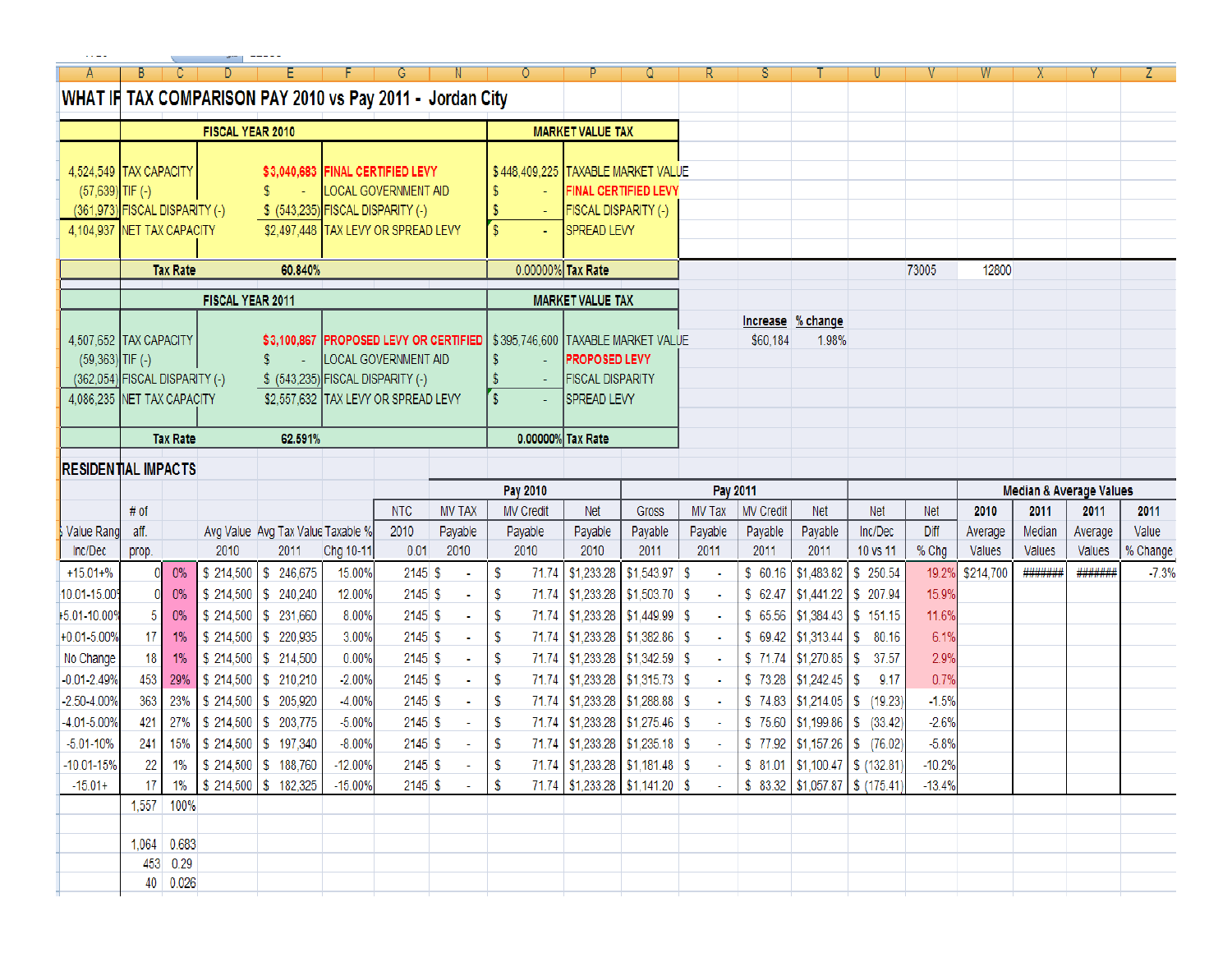## **Preliminary Tax Rate 2011**



#### **Preliminary Tax Rate 2011**

| <b>Belle Plaine</b> | 69.96 | 0.699567 |
|---------------------|-------|----------|
| <b>ElkoNM</b>       | 44.62 | 0.446219 |
| <b>JORDAN</b>       | 62.59 | 0.625914 |
| <b>NP City</b>      | 64.54 | 0.645349 |
| <b>Prior Lake</b>   | 30.91 | 0.309061 |
| Savage              | 49.07 | 0.490732 |
| Shakopee            | 34.84 | 0.348391 |
|                     |       |          |

| Low     | 30.91 |
|---------|-------|
| High    | 69.96 |
| JORDAN  | 62.59 |
| Average | 50.93 |

**Preliminary Tax Rate 2011**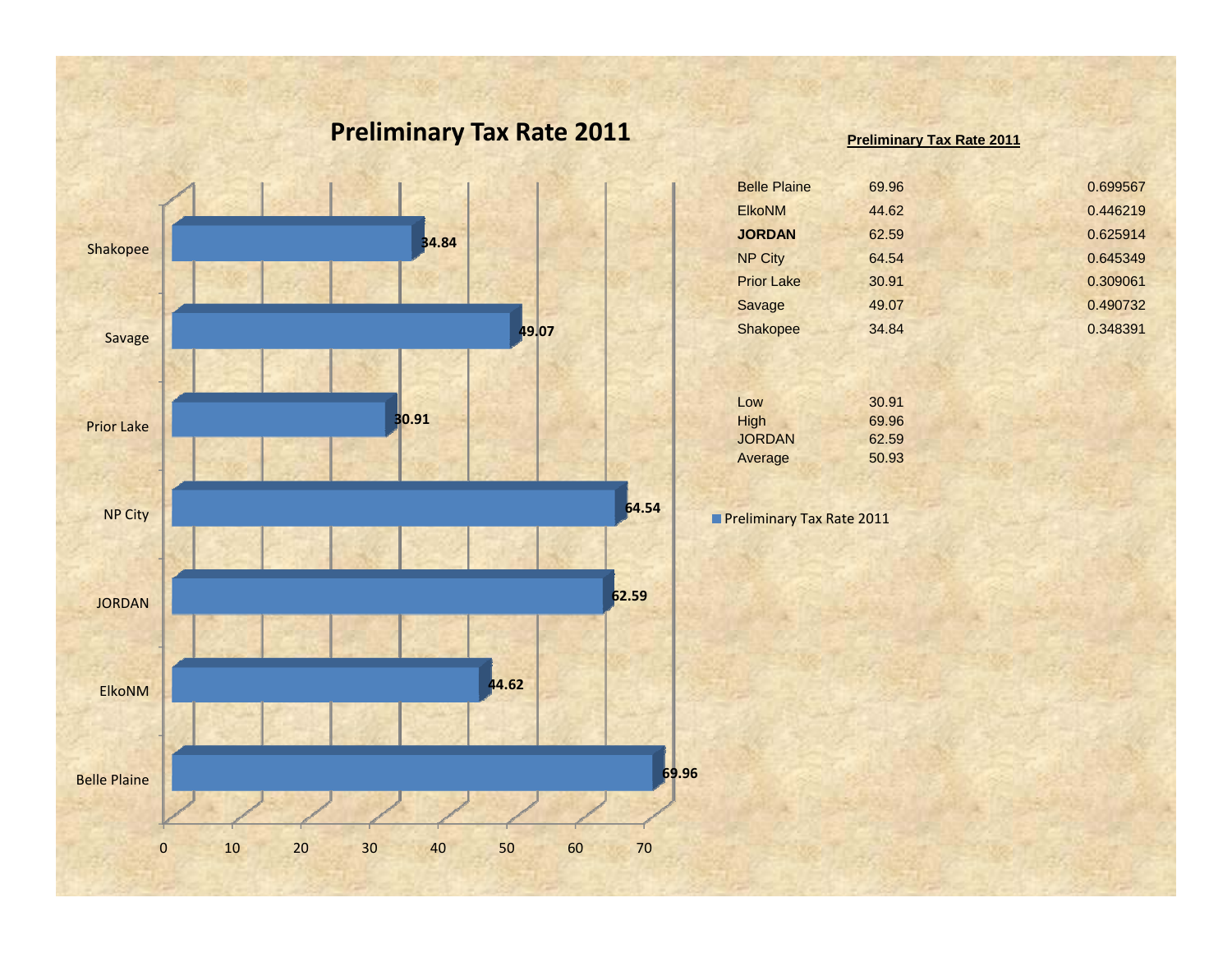|             | <b>2011 Collection Year Debt Levy</b> |                         |                  |                   | Levy Year    | Levy Year     | Levy Year    |
|-------------|---------------------------------------|-------------------------|------------------|-------------------|--------------|---------------|--------------|
|             |                                       |                         |                  |                   | 2011         | 2012          | 2013         |
|             |                                       |                         |                  |                   | Payable Year | Payable Year  | Payable Year |
|             |                                       | 2010 Payable            | 2011 Payable     |                   | 2012         | 2013          | 2014         |
| <b>Func</b> | <b>Bond Description</b>               | <b>Amount 2009 Levy</b> | Amount 2010 Levy | <b>Increase</b>   |              |               |              |
|             | 329 2008A (Fire Hall)                 | \$138,737.00            | \$136,518.38     | $-$ \$2,218.62 x  | 139,550.25   | 137,161.50    | 139,747.13   |
|             | 327 2008B                             | \$103,668.00            | \$101,572.44     | $-$ \$2,095.56 x  | 104,543.93   | 101,945.19    | 99,188.94    |
|             | 328 2008 Refunding                    | \$324,435.00            | \$359,724.00     | \$35,289.00 x     | 298,982.00   | 186,758.00    | 87,187.00    |
|             | 325 2004 B Refunding                  | \$275,898.00            | \$275,898.00     | $$0.00$ x         | 269,862.00   | 268,928.00    | 272,368.00   |
|             | 324 2004 A GO                         | \$109,481.00            | \$109,605.00     | $$124.00 \times$  | 109,564.00   | 109,199.00    | 108,603.00   |
|             | 322 2003 A GO Refunding               | \$40,526.00             |                  | $-$ \$40,526.00 x |              |               |              |
|             | 2002 A GO to 08Refunding              |                         |                  |                   |              |               |              |
|             | 2001 A GO                             |                         |                  |                   |              |               |              |
|             | 2001 C GO                             |                         |                  |                   |              |               |              |
|             |                                       |                         |                  |                   |              |               |              |
|             |                                       |                         |                  |                   |              |               |              |
|             | 1998 A GO to 08 Refunding             | \$0.00                  |                  |                   |              |               |              |
|             | 320 2002 B Refunding                  | \$32,890.00             | \$32,890.00      | $$0.00$ x         |              |               |              |
|             |                                       |                         |                  |                   |              |               |              |
|             |                                       |                         |                  |                   |              |               |              |
|             | 101 2007A Cert of Debt                | \$88,080.00             | \$84,686.00      | $-53,394.00 \, x$ | 81,302.00    |               |              |
|             |                                       |                         |                  |                   |              |               |              |
|             |                                       |                         |                  |                   |              |               |              |
|             | <b>Total</b>                          | \$1,113,715.00          | \$1,100,893.82   | $-512,821.18$     | 1,003,804.18 | 803,991.69    | 707,094.07   |
|             | <b>Total Difference</b>               |                         | $-$12,821.18$    |                   | $-97,089.64$ | $-199,812.49$ | $-96,897.62$ |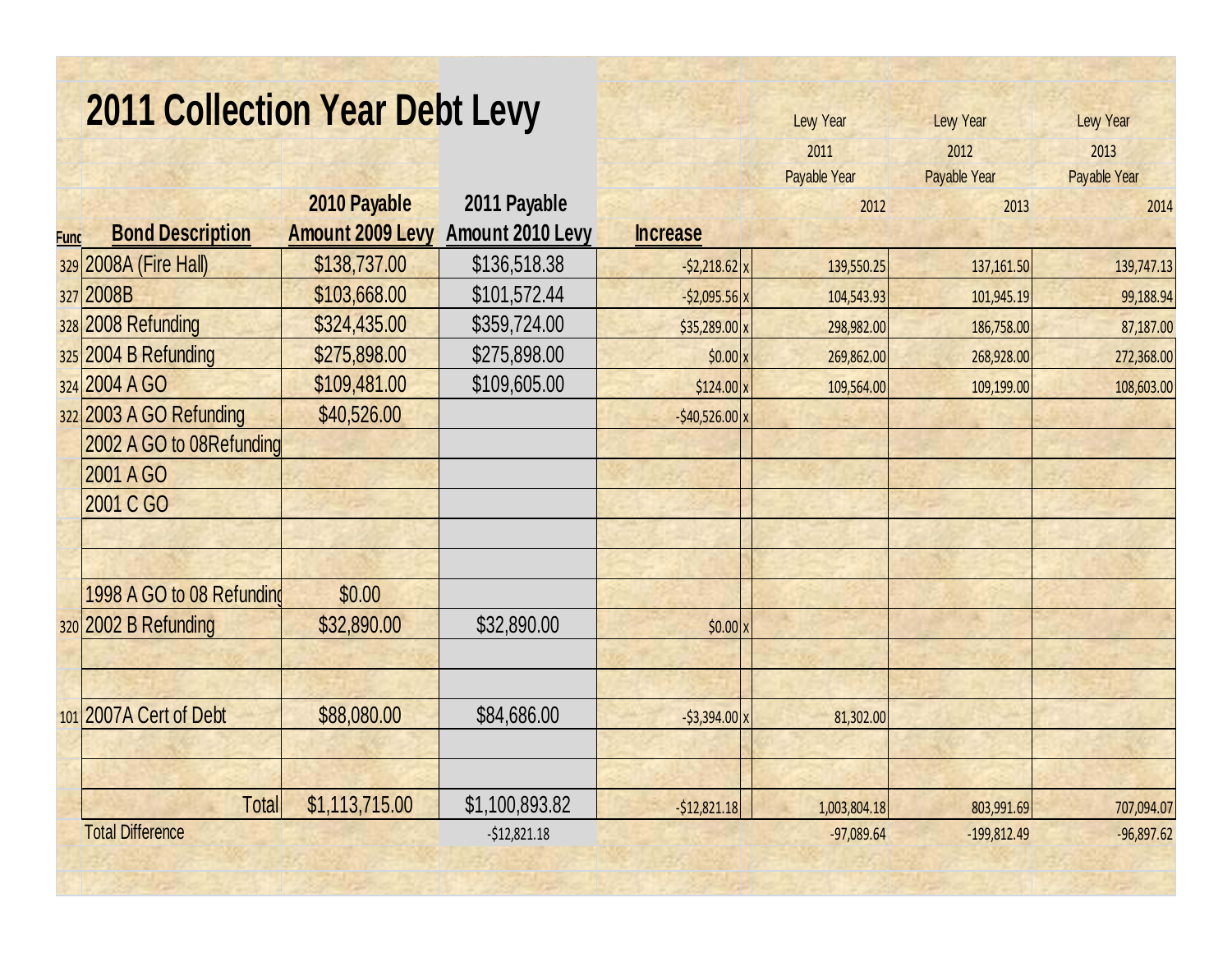### **Budget and Levy Summary**

\*This is the 6<sup>th</sup> budget meeting of the City Council. All of those budget meetings have been recorded and played to the public.

\*The proposed levy is an increase of \$60,000 from 2010 to 2011.

\*68.3% of the homes in Jordan will see <sup>a</sup> decrease in their taxes. Another 29% of homes will see an increase of less than 1% or \$9 or less.

\*The general fund expenditure budget is proposed as <sup>a</sup> \$2,657 or .09% decrease.

\*The utilities expenditure budgets are proposed as \$7,946.93 or .22% decrease.

\* The City has cut \$635,797 in general fund expenditures from the 2008 to the proposed 2011 budget.

\*The City has lost over \$700,000 in revenue since 2008. Most of this is from State Aid and building permit revenue.

\*The City is budgeting \$0 for State Aid and budgeting 0 new homes to reduce the dependency on those volatile revenue sources.

\*The City has adopted the policy that if we receive any State Aid and our revenues are greater than our expenditures for the year those funds will be put in <sup>a</sup> capital fund. The funds are to be used to reduce future expenses and the need to increase taxes for future capital items.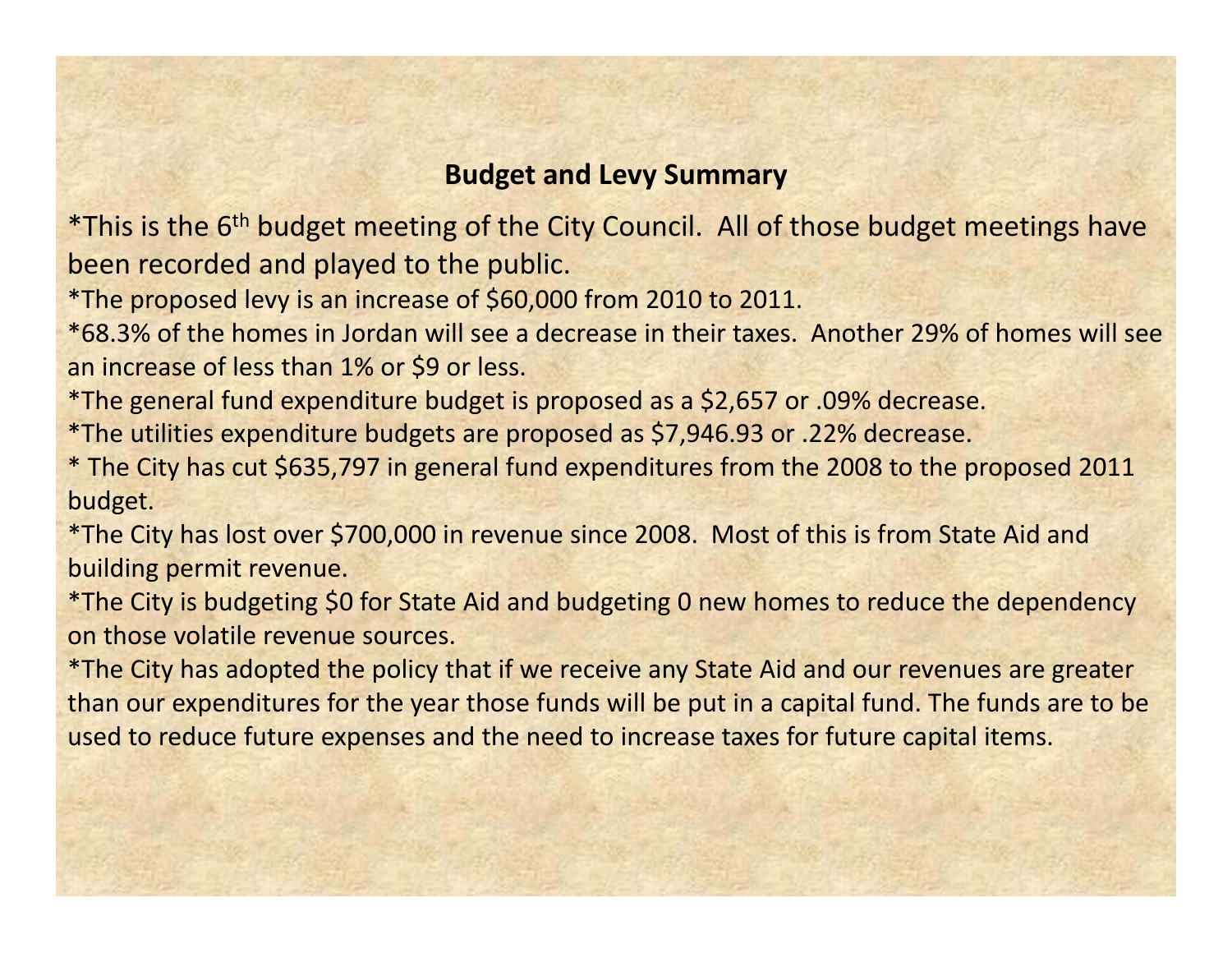#### **Budget and Levy Summary (Continued)**

\*Some of the major items that have been cut are seal coating of streets, most of the capital purchases, 1 full-time planner position, 1 full-time code enforcement position, 1 police sergeant position and the cops in schools service.

\*The City's debt payments will go down in 2012 by \$97,000, in 2013 by \$199,812 and 2014 by \$97,000.

\*The intent is to keep all spending down until these years to reduce any tax increases on the citizens.

\*There has been discussion that first priority to add back is <sup>a</sup> police officer and seal coating of streets.

\*The City is intending to reduce the water rates while increasing the sewer and storm water rates to less the affects of the increases needed.

\*The average utility bill will be \$3.66/month higher but property taxes will go down on average by that much or more.